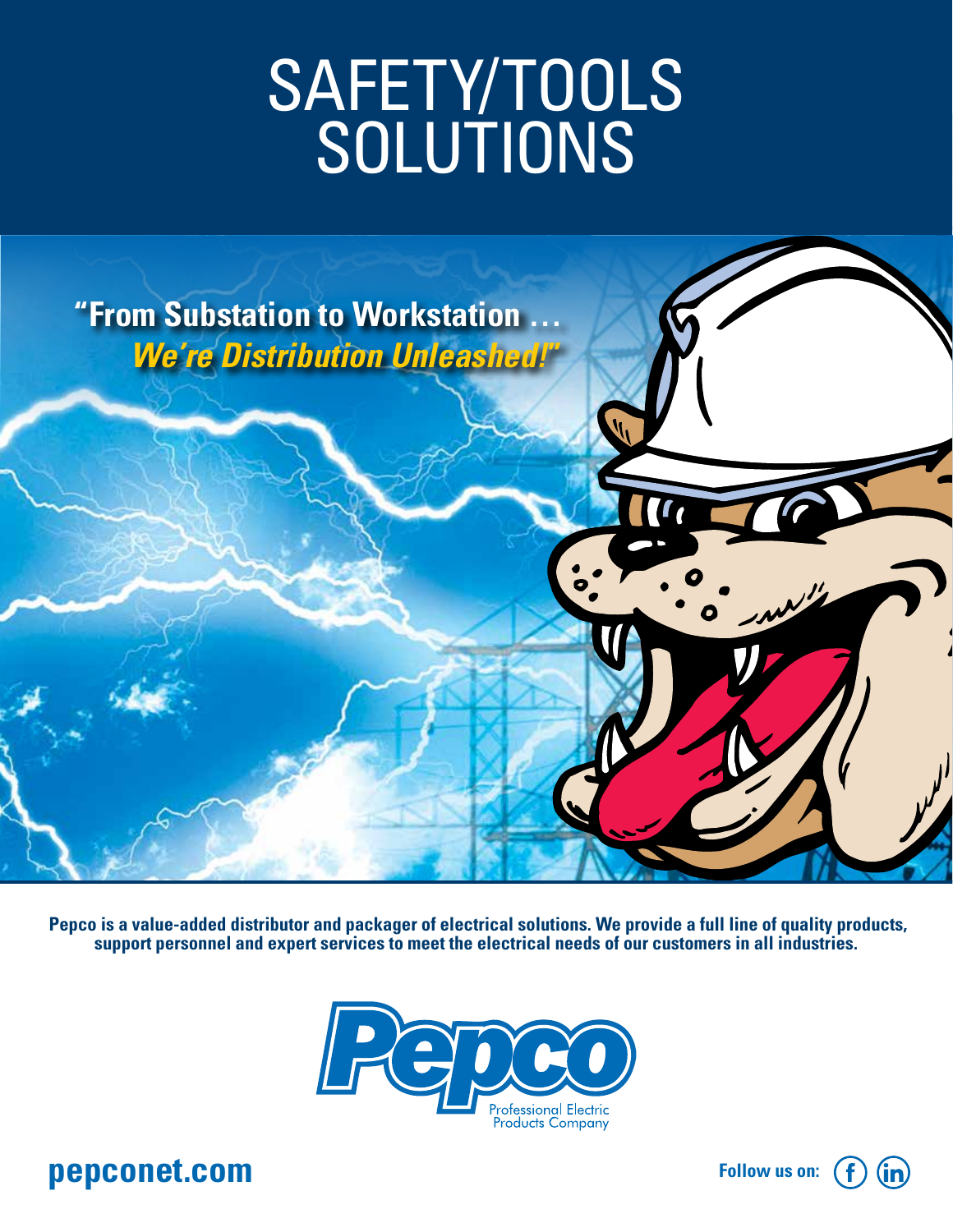

## *Safety/Tools Division*

Pepco offers a complete line of tools and safety equipment, including hand tools, testers, PPE, and much more.

Our staff is highly experienced and trained in current OSHA standards and can present your organization with the newest products and technologies on the market.

From individual contractors, to entire market segments including utility and industrial maintenance, Pepco has you covered. We also offer onsite training, product demonstrations, and safety equipment testing services.



Pepco provides a complete solution for all your electrical needs. Our service-oriented professionals and engineers create and customize a solution to best fit your need, extending critical resources to support your project through successful implementation.

Our workforce **efficiency** and **productivity** is consistently ranked by *Electrical Wholesaling* magazine in the top 25 distributors in the United States.

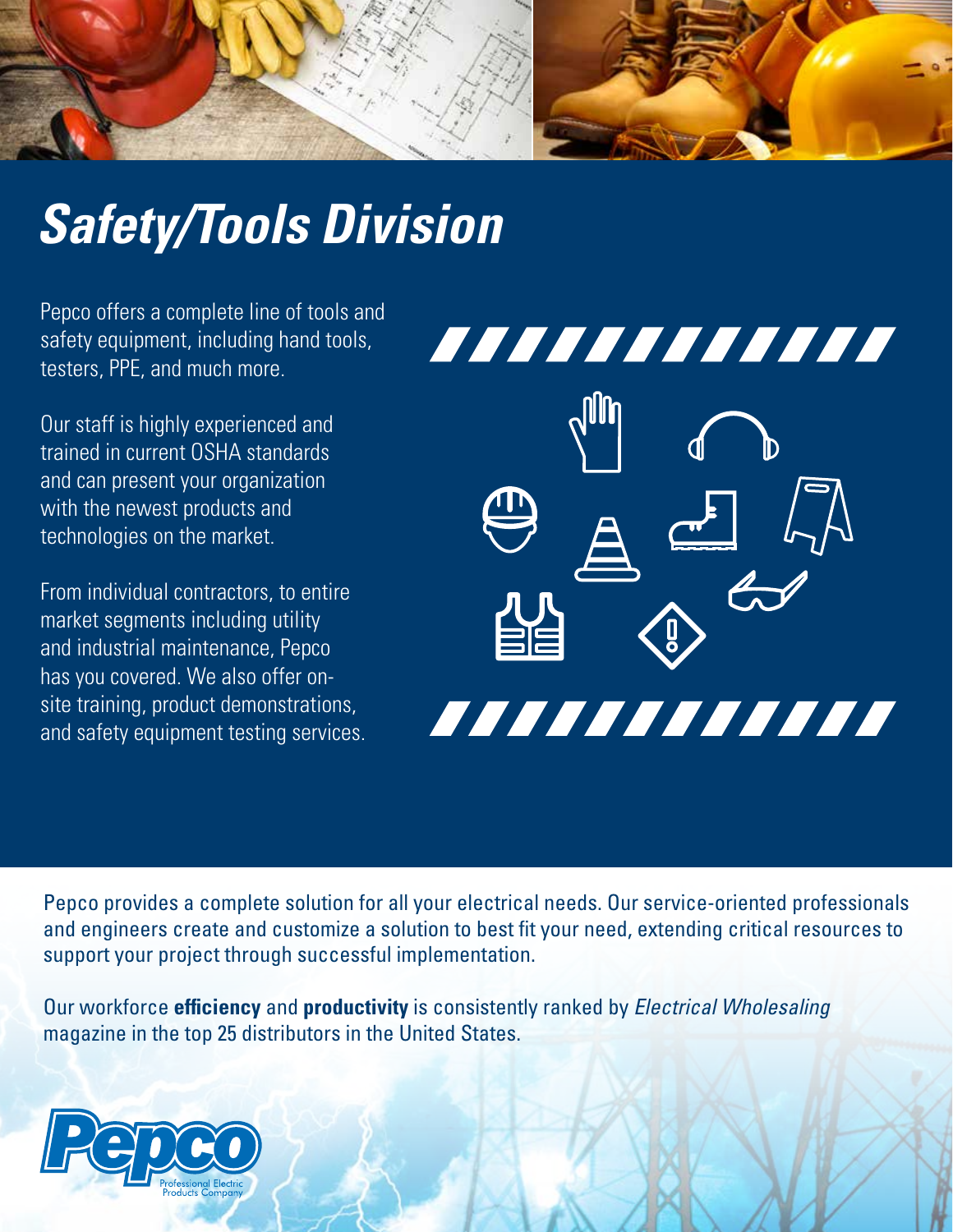

# *Product & Service Offerings*

- **• Eye, Head & Hearing Protection**
- **Fall Protection Equipment**
- **• Hand Tools**
- **• Personal Protective Equipment (PPE)**
- **• Power Tools**
- **• Rubber Goods**
- **• Test & Measurement Equipment**
- **• ARC Flash PPE Training**
- **• Product Training/Demonstration**
- **• Testing & Re-Certification**
- **• Tool Safety Training**
- **• Utility Lineman Equipment**
- **• Vendor Managed Tool Supply**